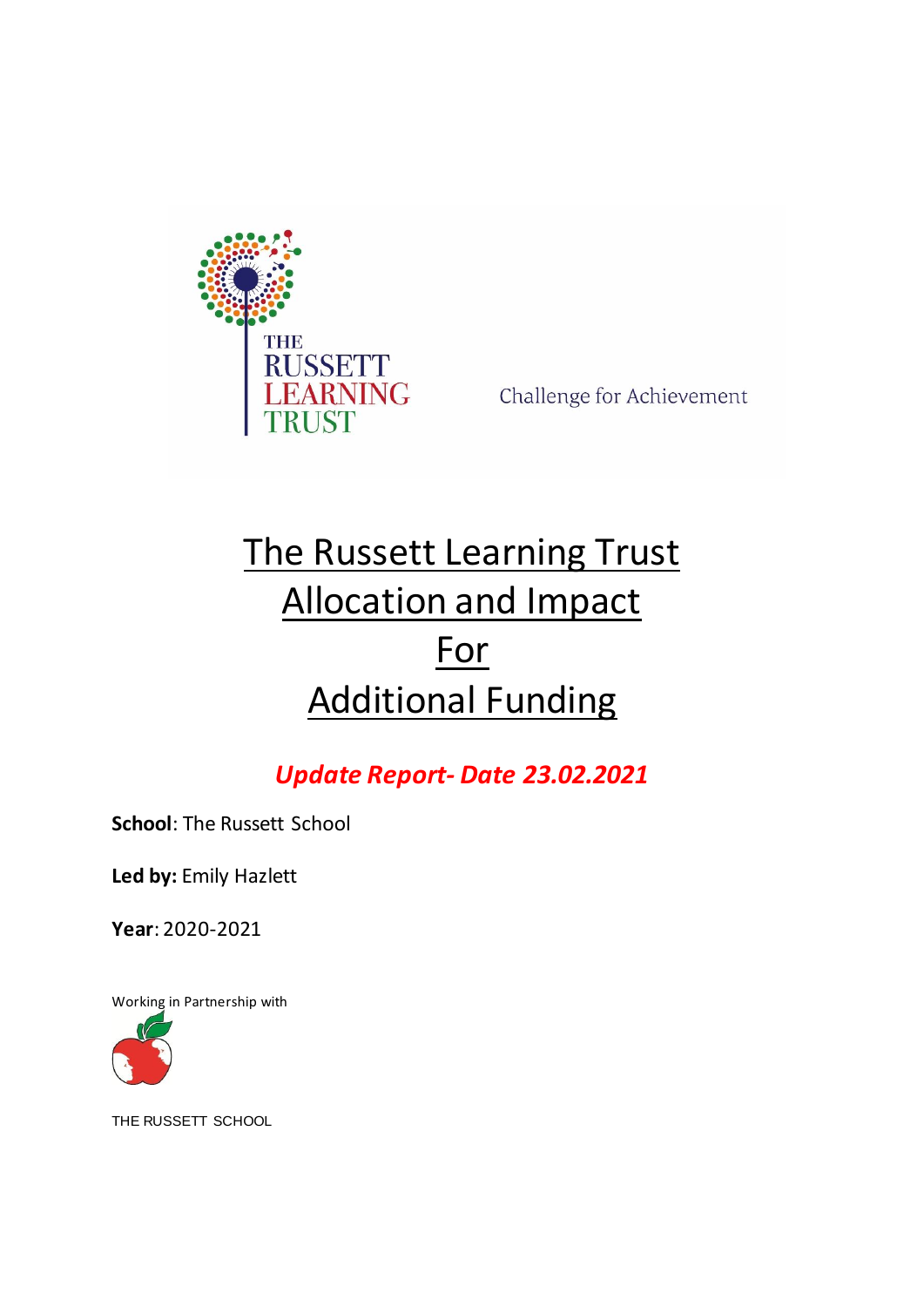# Contents:

- 1. Statement of Intent
- 2. Self-Evaluation
- 3. Intended Impact: 2020/2021
- 4. Overview of whole school funding
- 5. Impact of Covid-19
- 6. Whole school additional funding tracker
- 7. Future Aspirations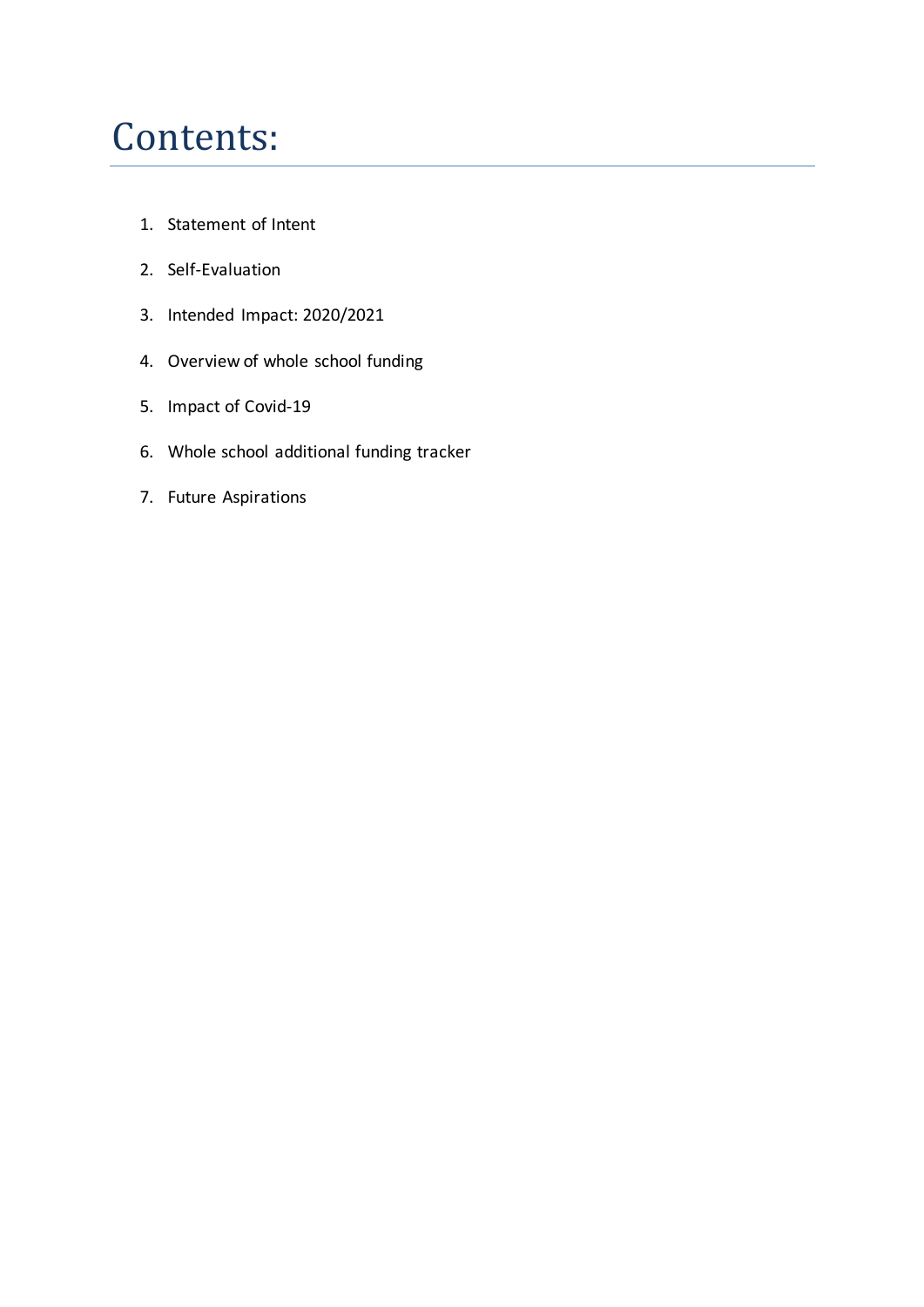

## *'Our objectives are to improve outcomes for pupils and to achieve self-sustaining improvement which has long lasting impact'*

#### **What is 'additional funding' and how are we advised to allocate spending?**

#### **Pupil Premium Grant (PPG)**

The pupil [premium](https://www.gov.uk/government/policies/raising-the-achievement-of-disadvantaged-children/supporting-pages/pupil-premium) is additional funding for publicly funded schools in England to raise the attainment of disadvantaged pupils and close the gap between them and their peers.

#### **Looked after Children- (LAC)**

Children who are in care are one of the lowest performing groups in terms of educational outcomes. Identifying the relationships between care experiences and educational progress enables schools to better support their education and improve individual outcomes.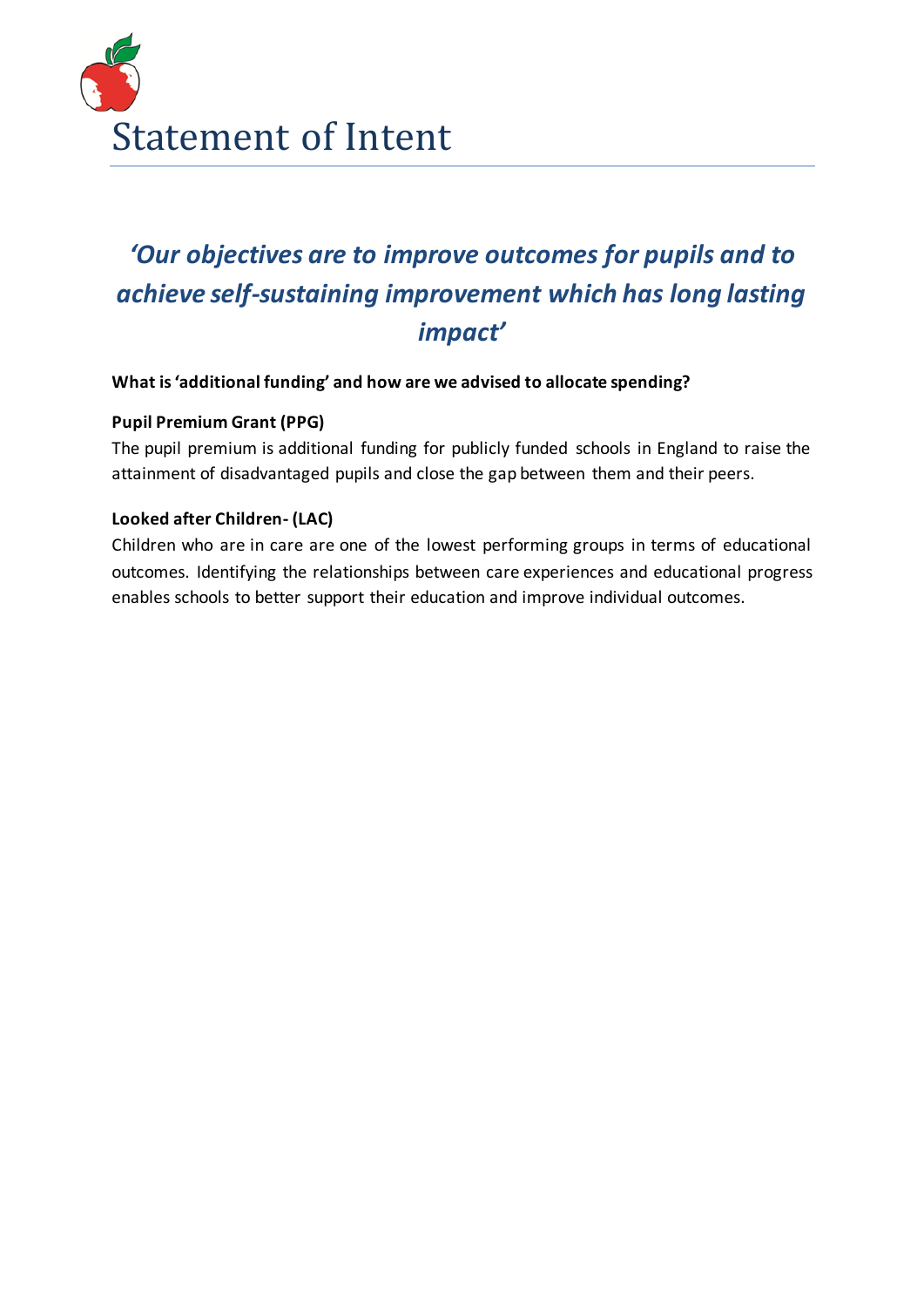# Self-Evaluation:

#### **Self-evaluation: 2020-2021**

| <b>Focus</b><br>(October 2020)                                | Barriers to learning                                                                      | Desired outcomes                                                     | Success Criteria                                                                                      | Chosen Strategies                                                                                         | <b>Evaluation of impact</b><br>(October 2021) |
|---------------------------------------------------------------|-------------------------------------------------------------------------------------------|----------------------------------------------------------------------|-------------------------------------------------------------------------------------------------------|-----------------------------------------------------------------------------------------------------------|-----------------------------------------------|
| Improving<br>communication skills &<br>improving life chances | Unmet complex<br>emotional/social<br>communication needs                                  | To increase<br>communication skills,<br>levels of interaction        | Achievement of<br>targets set by SALT                                                                 | <b>Private SALT</b><br>3 x days per week                                                                  | <b>March 2021</b>                             |
|                                                               |                                                                                           | To reduce challenging<br>behaviour                                   |                                                                                                       |                                                                                                           |                                               |
|                                                               | To increase levels of<br>Reduced input into<br>independence<br>classes from NHS<br>SALT's |                                                                      | To further ensure no<br>pupils leave school<br>without an<br>established<br>communication<br>strategy | Continued<br>development of ELSA<br>team<br>$2x$ days per week (4 $x$<br>$\frac{1}{2}$ days)              |                                               |
|                                                               |                                                                                           |                                                                      | Reduced levels of<br>challenging behaviour<br>(specific pupils)                                       | Introduction of<br>intensive interaction<br>sessions for coastal<br>pupils                                |                                               |
| Improving Literacy &<br>Numeracy skills                       | Disengagement<br>Self-esteem and<br>confidence issues-<br>challenging behaviour           | Improved attainment<br>levels<br>Improved levels of<br>comprehension | Achievement of<br>targets                                                                             | Team of professionals<br>working together to<br>implement additional<br>sessions within the<br>classroom. | March 21:                                     |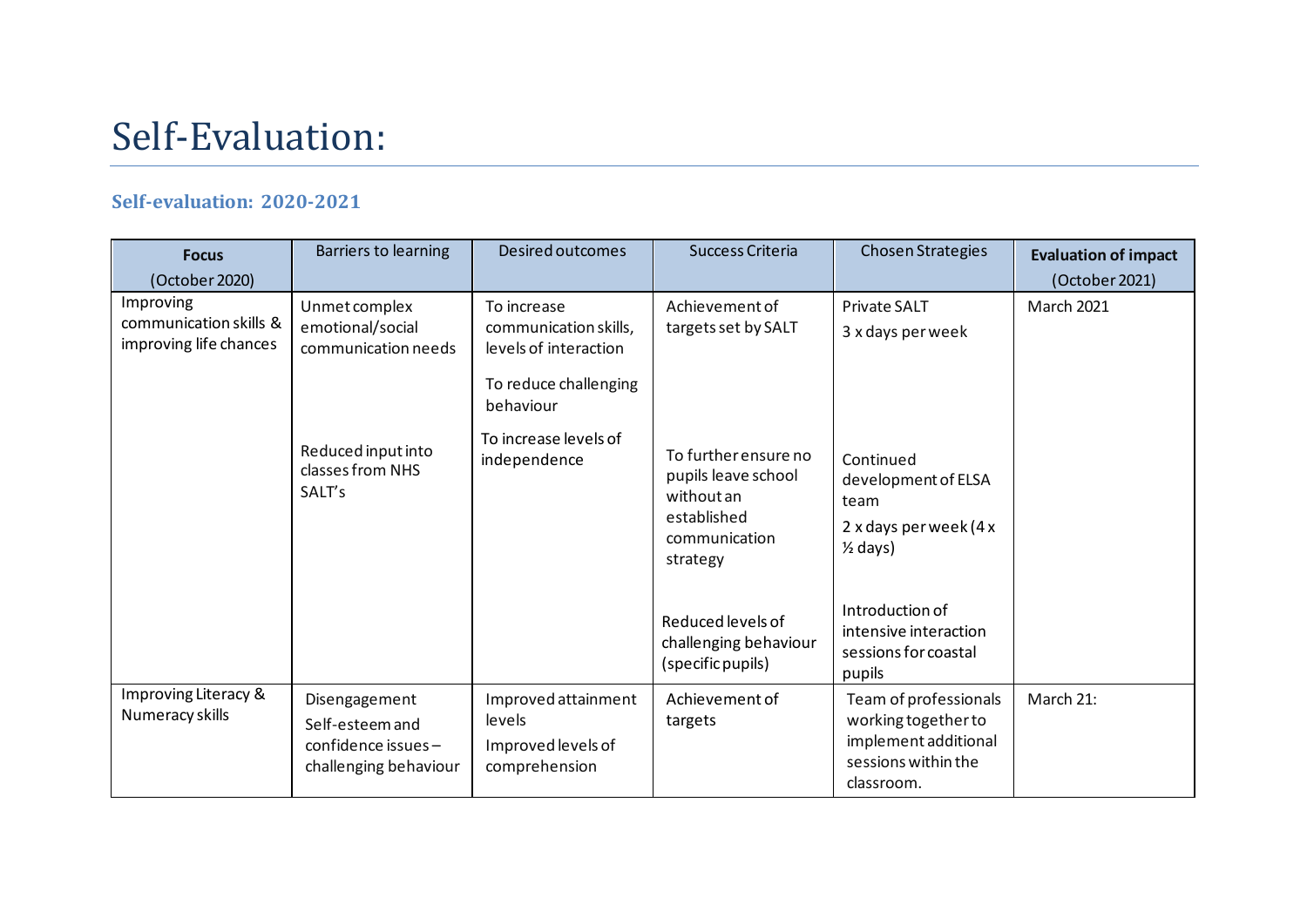| Difficulty to retain<br>and transfer skills<br>Difficulty with<br>comprehension skills | Evidence of<br>transferrable skills | A high proportion of<br>pupils exceeding<br>appropriate targets | Team made up of:<br>$2x$ Deputies $-1$<br>session weekly<br>1x Teacher-2<br>sessions weekly |  |
|----------------------------------------------------------------------------------------|-------------------------------------|-----------------------------------------------------------------|---------------------------------------------------------------------------------------------|--|
|                                                                                        |                                     |                                                                 | $2x$ HLTAs $-$ 1x session<br>weekly                                                         |  |
|                                                                                        |                                     |                                                                 | $1$ HLTA $-$ 2x sessions<br>weekly                                                          |  |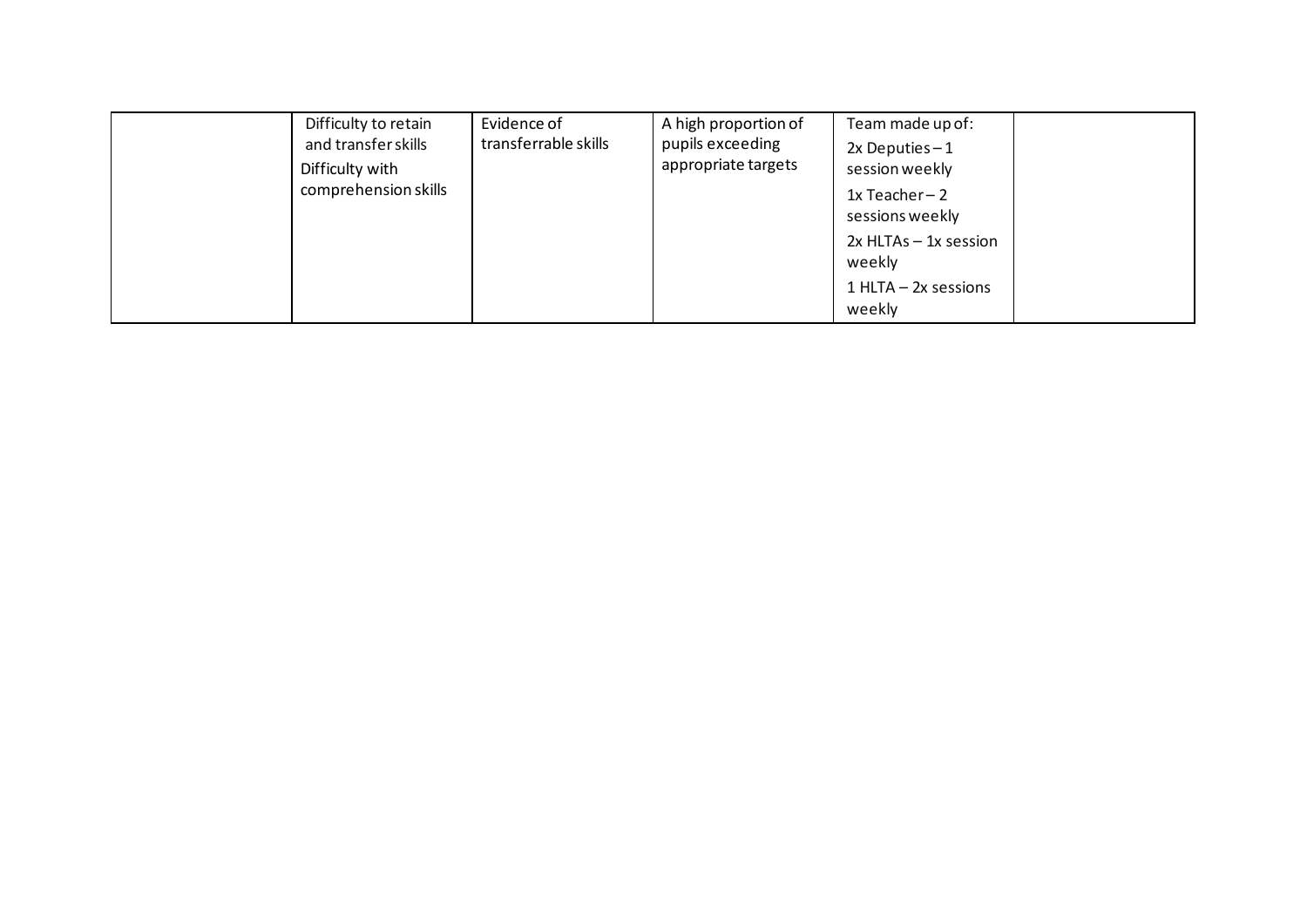# Intended Impact: 2020-2021

### Whatwill we do?

- 1. Further support some of our most vulnerable and challenging pupils by continuing to offer increased Emotional Literacy Support (ELSA).
- 2. To further strengthen the emotional support, through the further development of a Mental Health / ELSA team, comprising the ELSA trained staff, behaviour leads and the Mental Health Lead.
- 3. Further improve skillsin reading & writing- Continue to challenge any disengagement in English and Maths through targeted support.
- 4. Provide additional support for pupils in class to enable pupils to have better accessto learning
- 5. Further increase progress levels within English and Maths through 1:1 and small group sessions delivered by Teaching Staff. During

2020/2021, in order to maximise the support of pupils' progress this provision will be delivered within the classroom environment as

1:1 or small group sessions. This will mean that this provision will provide maximum impact for identified pupils. Best practices can be

shared between the professionals within the classroom environment and ensure a consistent support across all curriculum areas.

- 6. Continue to improve outcomes for specific pupils through targeted additional support from a private Speech and Language therapist 3 days per week.
- 7. Further support our most sensory learnersthrough targeted interventions and training for staff through enhanced CPD and CPLD opportunities.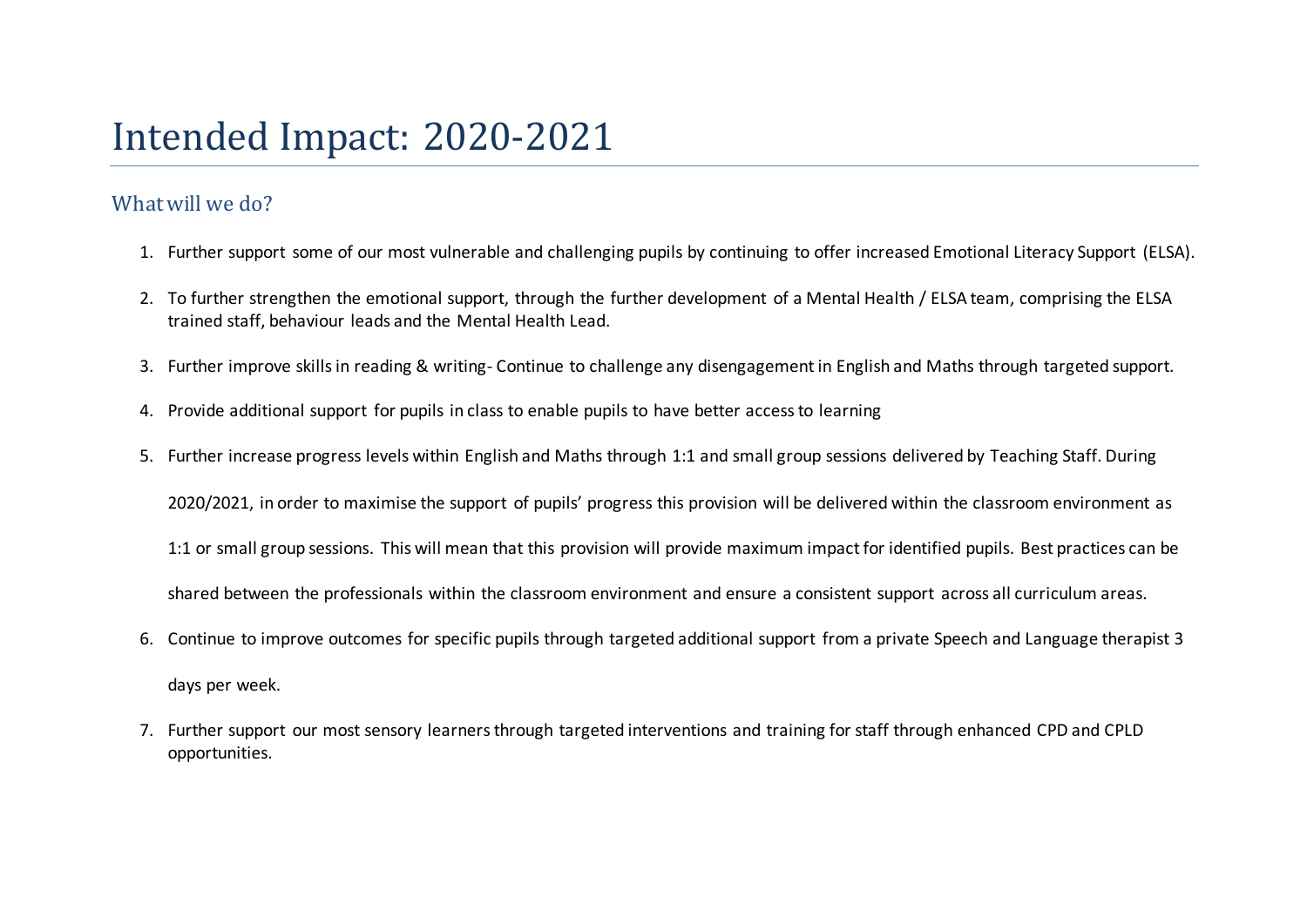## Overview of whole school funding

| <b>Incomings</b>                                                                                                                                                                                                                                                       |                                                                                                      |
|------------------------------------------------------------------------------------------------------------------------------------------------------------------------------------------------------------------------------------------------------------------------|------------------------------------------------------------------------------------------------------|
| PPG (63 pupils*) which includes 39 @ £1,345.00, 17 @ £955 &<br>5 LAP @ £0, (*includes 2 academy leavers during 20/21)                                                                                                                                                  | $39 \times £1,345 = £52,455$<br>$17 \times £955 = £16,235$                                           |
|                                                                                                                                                                                                                                                                        | $f5 \times f0 = f0$<br>£68,690                                                                       |
| <b>Total</b>                                                                                                                                                                                                                                                           |                                                                                                      |
| <b>Outgoings</b>                                                                                                                                                                                                                                                       |                                                                                                      |
| Teaching staff delivering small group sessions in English, Maths<br>and Sensory integration, incorporated into class based lessons.<br>This time will be made up of:<br>2x Morning Deputy Head teacher sessions,<br>2 x Morning Teacher sessions,<br>5 x HLTA sessions | £19,812 (DHT and Teacher for 2 sessions per week)<br>£15,335 (HLTA 2.5 sessions per week)<br>£35,147 |
| ELSA provision (Currently Upper School only, due to Covid-19)                                                                                                                                                                                                          | £19,825 (2 staff x 1.5 days each per week and 1 staff x full day per week)                           |
| Resource costs:                                                                                                                                                                                                                                                        | £100                                                                                                 |
| Independent Speech & Language Therapist                                                                                                                                                                                                                                | £34,398pa (Full year commitment $-$ 3 days per week)                                                 |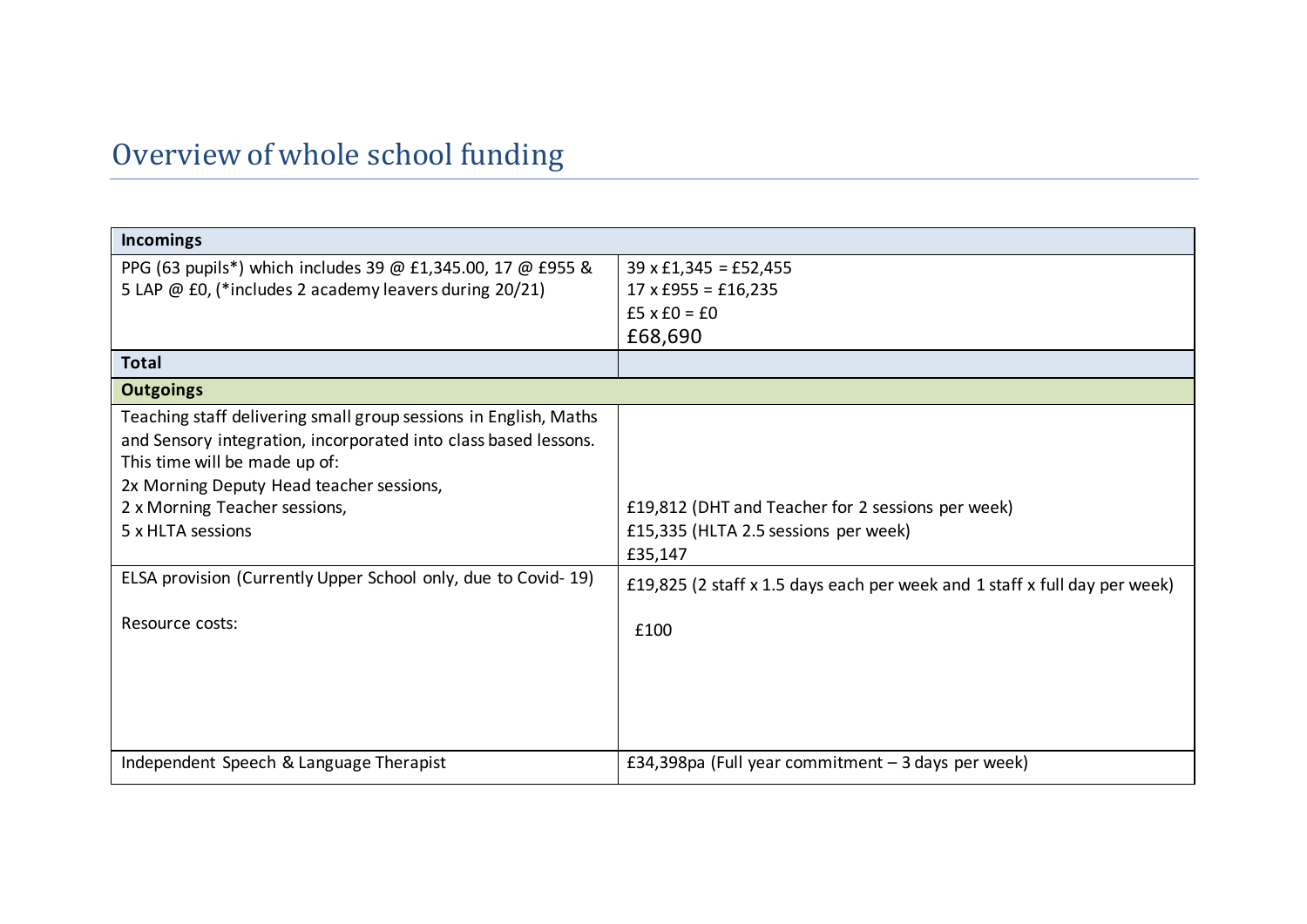| Session Resource costs:     | £700                                               |
|-----------------------------|----------------------------------------------------|
| $\vert$ Total – outgoings = | £90,070                                            |
|                             | Funding received £68,690 - overspending by £21,380 |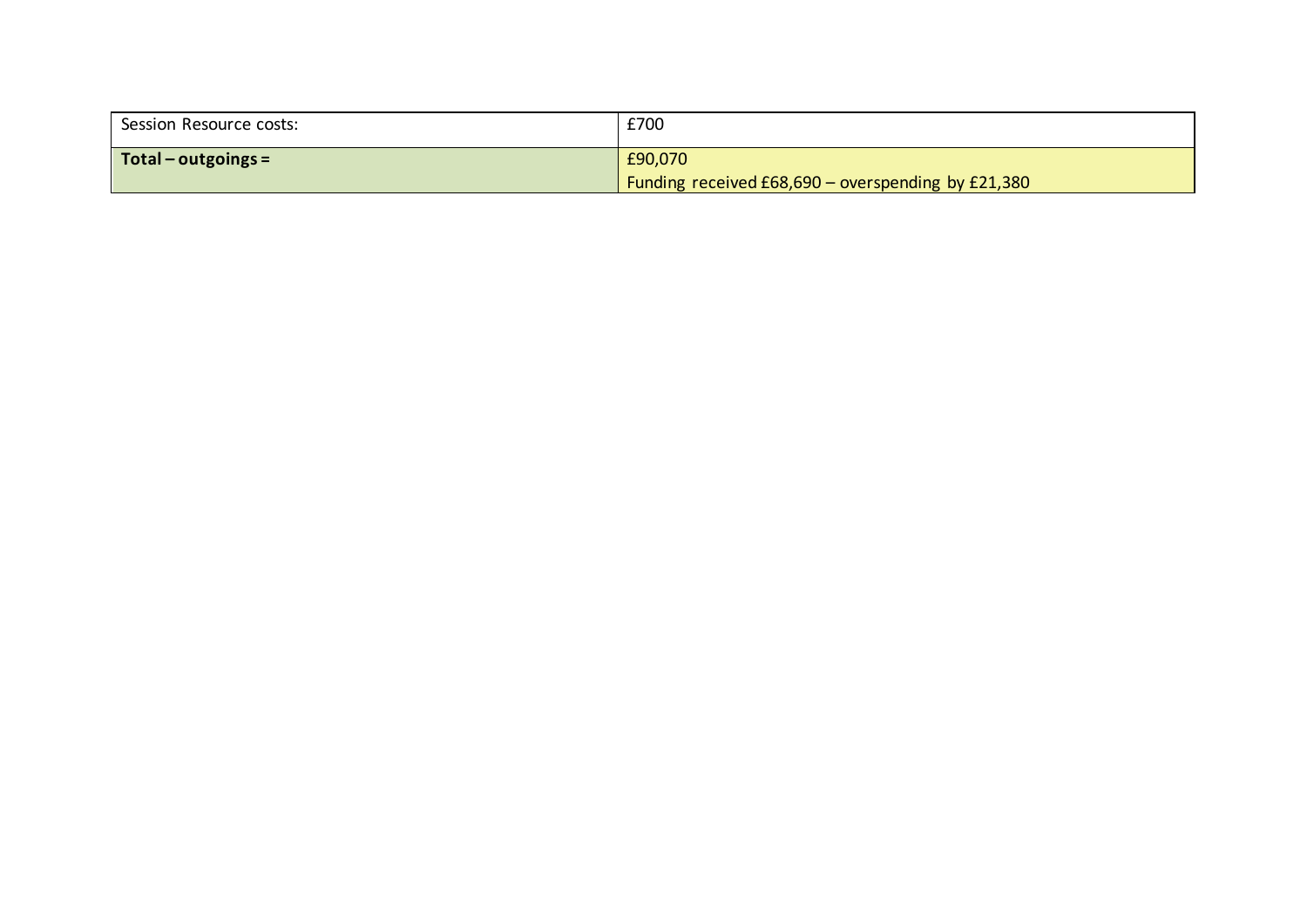### What was affected?

- 1. Emotional Literacy Support (ELSA) was unable to run within the lower school department due to staff allocations and the implementation of 'pods' in order to minimise contact and spread of Covid-19 throughout the school.
- 2. Emotional Literacy Support (ELSA) ran within the Upper School on a one-to-one basis within well ventilated areas. This however had to cease when national lockdown measures were implemented.
- 3. 1:1 and small group sessions delivered by Teaching Staff had to be postponed due to the Covid-19 pandemic. In order to minimise contact within the school to protect staff and students, teaching within multiple classrooms was reduced as much as possible.
- 4. A number of pupils that had been discharged from NHS Speech and Language services were identified as students that needed support and added to the caseload of the school's private Speech and Language therapist. She was then able to get into classesto do assessments with both lower and upper school pupils before more measures had to be put in place due to the ongoing pandemic. She has however, not been able to be in classes delivering specific therapies and workshops to students while the national lockdown has been implemented.
- 5. Training for staff and enhanced CPD in order to support our most sensory learners went ahead, the targeted intervention sessions with our pupils however was unable to begin due to the Covid-19 pandemic.

### How we have adapted:

1. Initially, focus was put on pupils that have been working from home, these pupils were identified as the students that were most in need as they would not be receiving lots of the tailored support that being in school, even within a reduced provision offers. Each of these students received a bespoke home learning pack based on targets, pupil and parent voice.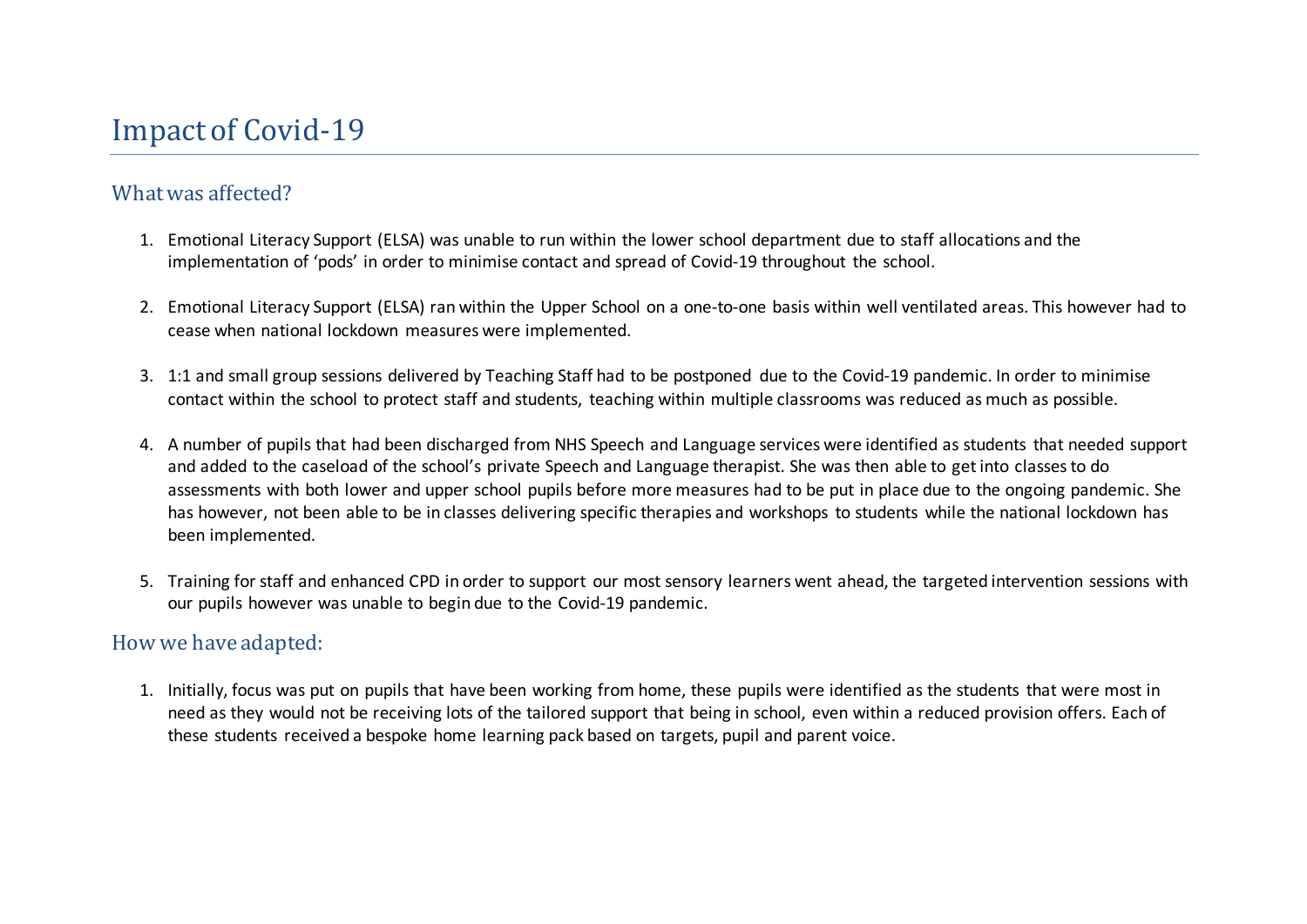- 2. Speech and language support has been adapted, individual plans have been given to teachers in order to support targets and be implemented, where possible, within class based learning.
- 3. Training sessions and class support has been ongoing via remote platforms in order to promote students learning where possible.

## Whole school additional funding tracker- Pupil list October 2020 to Mar 2021

| <b>Pupil</b>   | <b>Name</b> | <b>Gender</b> | <b>Class</b>            | <b>Looked</b>   | <b>Pupil Premium</b> | <b>Intervention</b>                           |
|----------------|-------------|---------------|-------------------------|-----------------|----------------------|-----------------------------------------------|
| <b>Number</b>  |             |               |                         | <b>After</b>    | <b>Cash Amount</b>   |                                               |
|                |             |               |                         | <b>Children</b> |                      |                                               |
| $\mathbf{1}$   | $***$       | M             | $\mathbf{1}$            | $\mathsf{N}$    | £0                   | SALT/OT                                       |
| $\overline{2}$ | $***$       | F             | $\mathbf{1}$            | N               | £0                   | SALT/OT                                       |
| 3              | $***$       | M             | 1                       | N               | £1,345.00            | <b>SALT</b>                                   |
| 4              | $***$       | M             | 2 <sup>2</sup>          | N               | £1,345.00            | <b>SALT</b>                                   |
| 5              | $***$       | F             | $\overline{2}$          | $\mathbf N$     | £1,345.00            | SALT/OT/Maths & English games sent home       |
| $6\phantom{1}$ | $***$       | M             | $\overline{2}$          | N               | £1,345.00            | SALT/Maths & English games sent home          |
| 7              | $***$       | M             | $\overline{2}$          | $\mathbf N$     | £1,345.00            | <b>SALT</b>                                   |
| 8              | $***$       | M             | 2 <sup>2</sup>          | N               | £1,345.00            | <b>SALT</b>                                   |
| 9              | $***$       | M             | 3                       | $\mathbf N$     | £1,345.00            | <b>SALT</b>                                   |
| 10             | $***$       | M             | $\overline{\mathbf{3}}$ | $\mathbf N$     | £1,345.00            | SALT/Interactive learning resource sent home  |
| 11             | $***$       | M             | 3                       | $\mathbf N$     | £1,345.00            | SALT/ Interactive learning resource sent home |
| 12             | $***$       | M             | $\overline{\mathbf{3}}$ | N               | £1,345.00            | SALT/Sensory toys & resources sent home       |
| 13             | $***$       | F             | 4                       | $\mathbf N$     | £1,345.00            |                                               |
| 14             | $***$       | F             | 4                       | N               | £1,345.00            | <b>SALT</b>                                   |
| 15             | $***$       | M             | 4                       | $\mathbf N$     | £1,345.00            | SALT/Interactive learning resource sent home  |
| 16             | $***$       | M             | 4                       | N               | £1,345.00            | <b>SALT</b>                                   |
| 17             | $***$       | M             | 4                       | N               | £1,345.00            | <b>SALT</b>                                   |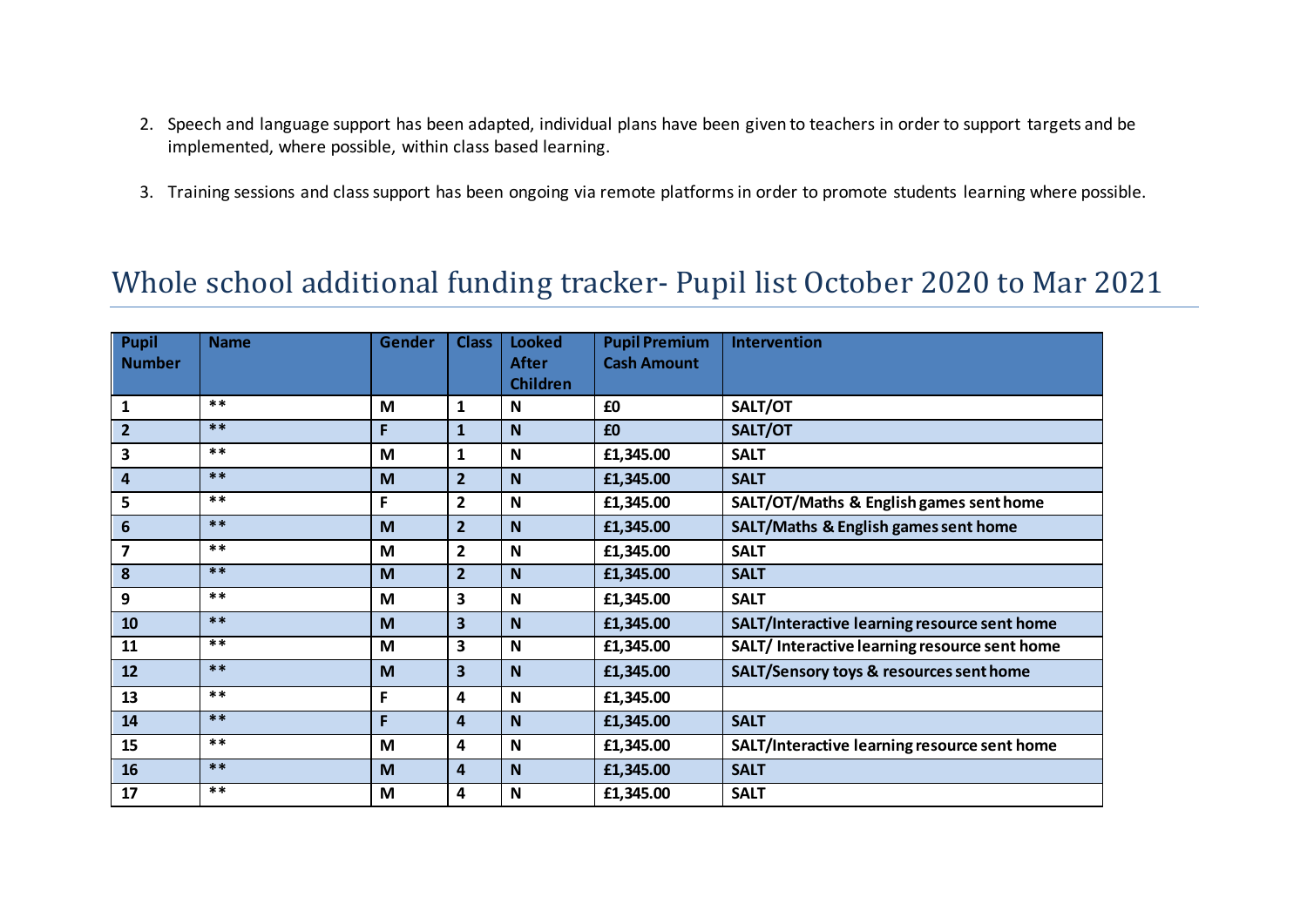| 18 | $***$ | M | 4                       | $\mathbf N$  | £1,345.00 | SALT/Sensory toys & resources sent home          |
|----|-------|---|-------------------------|--------------|-----------|--------------------------------------------------|
| 19 | $***$ | F | 5                       | $\mathbf N$  | £1,345.00 | <b>SALT</b>                                      |
| 20 | $***$ | M | 5                       | $\mathbf N$  | £1,345.00 | <b>SALT</b>                                      |
| 21 | $***$ | M | 5                       | $\mathbf N$  | £1,345.00 | <b>SALT</b>                                      |
| 22 | $***$ | M | 5                       | Y            | £0        |                                                  |
| 23 | $***$ | M | 5                       | $\mathbf N$  | £1,345.00 | <b>SALT</b>                                      |
| 24 | $***$ | M | 5                       | $\mathbf N$  | £1,345.00 | <b>SALT/Health support</b>                       |
| 25 | $***$ | M | 5                       | $\mathsf{N}$ | £0        |                                                  |
| 26 | $***$ | F | $6\phantom{1}$          | $\mathbf N$  | £1,345.00 | <b>Physio</b>                                    |
| 27 | $***$ | M | 6                       | $\mathbf N$  | £1,345.00 | SALT/Interactive learning resource sent home     |
| 28 | $***$ | M | $6\phantom{1}$          | $\mathbf N$  | £1,345.00 |                                                  |
| 29 | $***$ | M | 6                       | $\mathbf N$  | £1,345.00 | <b>SALT</b>                                      |
| 30 | $***$ | M | $\overline{\mathbf{z}}$ | $\mathbf N$  | £1,345.00 | <b>Maths &amp; English games sent home</b>       |
| 31 | $***$ | M | $\overline{\mathbf{z}}$ | $\mathbf N$  | £1,345.00 | SALT/ELSA                                        |
| 32 | $***$ | M | $\overline{\mathbf{z}}$ | $\mathbf N$  | £1,345.00 | SALT/Trampoline for sensory regulation sent home |
| 33 | $***$ | M | $\overline{\mathbf{z}}$ | $\mathbf N$  | £1,345.00 | <b>SALT</b>                                      |
| 34 | $***$ | M | $\overline{\mathbf{z}}$ | $\mathbf N$  | £1,345.00 | <b>SALT</b>                                      |
| 35 | $***$ | M | $\overline{\mathbf{z}}$ | $\mathbf N$  | £1,345.00 | SALT/ELSA/Health support                         |
| 36 | $***$ | M | 8                       | $\mathbf N$  | £1,345.00 | <b>SALT</b>                                      |
| 37 | $***$ | M | 8                       | $\mathsf{N}$ | £1,345.00 | SALT/ELSA                                        |
| 38 | $***$ | F | 8                       | $\mathbf N$  | £1,345.00 |                                                  |
| 39 | $***$ | F | 8                       | $\mathbf N$  | £1,345.00 | <b>Physio</b>                                    |
| 40 | $***$ | M | 8                       | $\mathbf N$  | £1,345.00 | <b>SALT</b>                                      |
| 41 | $***$ | M | 8                       | $\mathbf N$  | £1,345.00 | New pupil                                        |
| 42 | $***$ | M | $\mathbf{9}$            | $\mathbf N$  | £955.00   | SALT/Life skills resources sent home             |
| 43 | $***$ | M | 9                       | Y            | £0        | <b>SALT</b>                                      |
| 44 | $***$ | F | 9                       | Y            | £0        | <b>SALT</b>                                      |
| 45 | $***$ | M | 10                      | Υ            | £0        | SALT/Sensory toys & resources sent home          |
| 46 | $***$ | M | 10                      | $\mathbf N$  | £955.00   | Life skills resources sent home                  |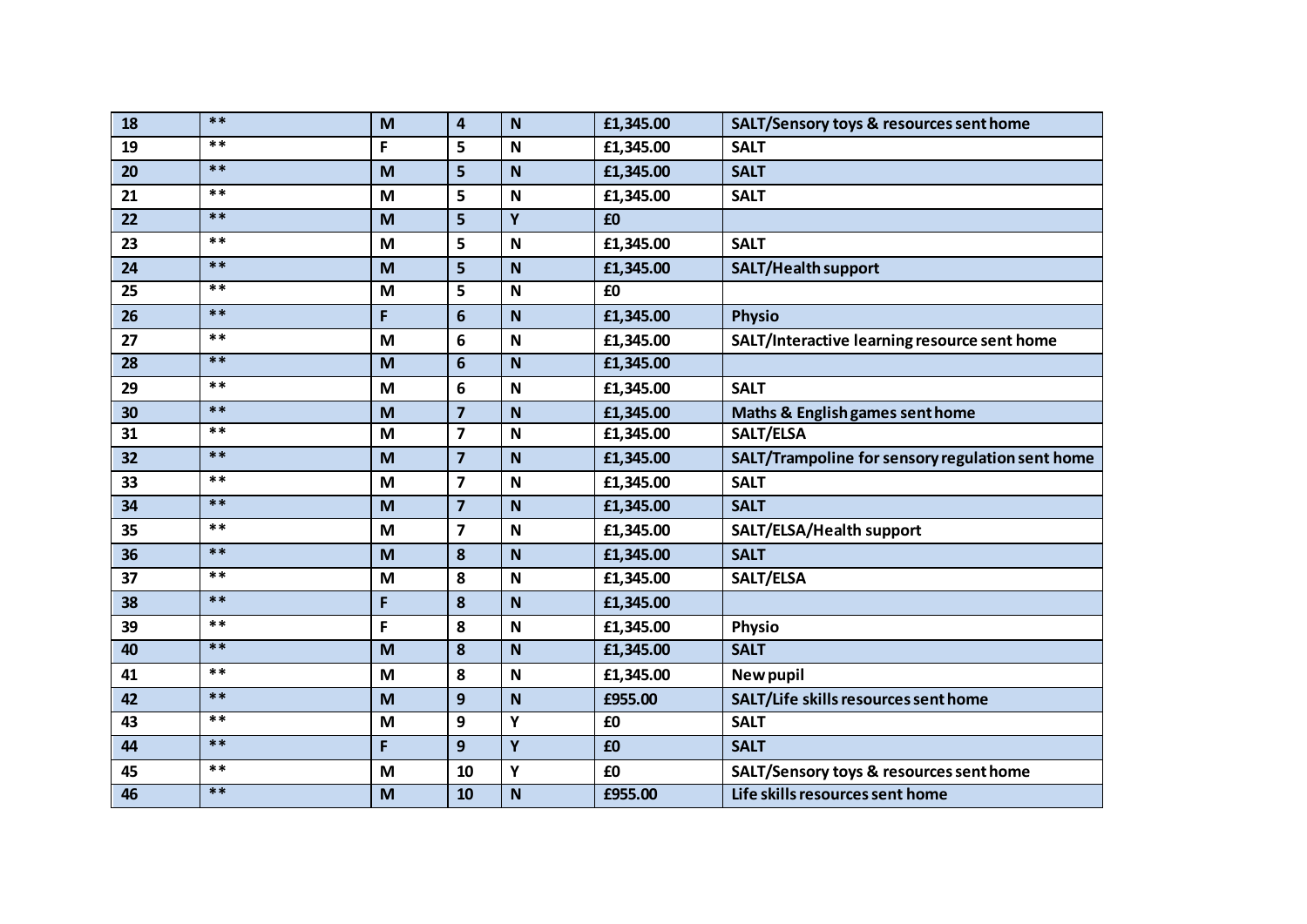| 47 | $***$ | M | 10                       | $\mathbf N$  | £955.00   | SALT/SALT/Life skills resources sent home |
|----|-------|---|--------------------------|--------------|-----------|-------------------------------------------|
| 48 | $***$ | M | 10                       | N            | £955.00   | SALT/SALT/Life skills resources sent home |
| 49 | $***$ | M | 10                       | N            | £955.00   | SALT/ELSA/Life skills resources sent home |
| 50 | $***$ | M | 10                       | N            | £955.00   | Life skills resources sent home           |
| 51 | $***$ | M | 10                       | N            | £955.00   |                                           |
| 52 | $***$ | F | 11                       | <sub>N</sub> | £955.00   | <b>SALT/ELSA</b>                          |
| 53 | $***$ | M | 11                       | $\mathbf N$  | £955.00   | SALT/Life skills resources sent home      |
| 54 | $***$ | F | 11                       | N            | £955.00   | SALT/SALT/Life skills resources sent home |
| 55 | $***$ | M | 11                       | N            | £955.00   | ELSA/Life skills resources sent home      |
| 56 | $***$ | M | <b>11</b>                | N            | £955.00   | Life skills resources sent home           |
| 57 | $***$ | M | 11                       | $\mathbf N$  | £955.00   | SALT/SALT/Life skills resources sent home |
| 58 | $***$ | M | 11                       | <sub>N</sub> | £955.00   | SALT/Life skills resources sent home      |
| 59 | $***$ | M | $\overline{\phantom{a}}$ |              | £955.00   | Student has left the academy              |
| 60 | $***$ | M | $\overline{\phantom{0}}$ | N            | £955.00   | <b>Student has left the academy</b>       |
| 61 | $***$ | M | 10                       | N            | £955.00   | <b>SALT/Physio</b>                        |
| 62 | $***$ | M | 1                        | N            | £1,345.00 | <b>SALT</b>                               |
| 63 | $***$ | M | 9                        | Υ            | £0        | <b>SALT</b>                               |
| 64 | $***$ | M | $\overline{7}$           | N            | £1,345.00 | <b>SALT</b>                               |
| 65 | $***$ | M | 9                        | N            | £955.00   |                                           |